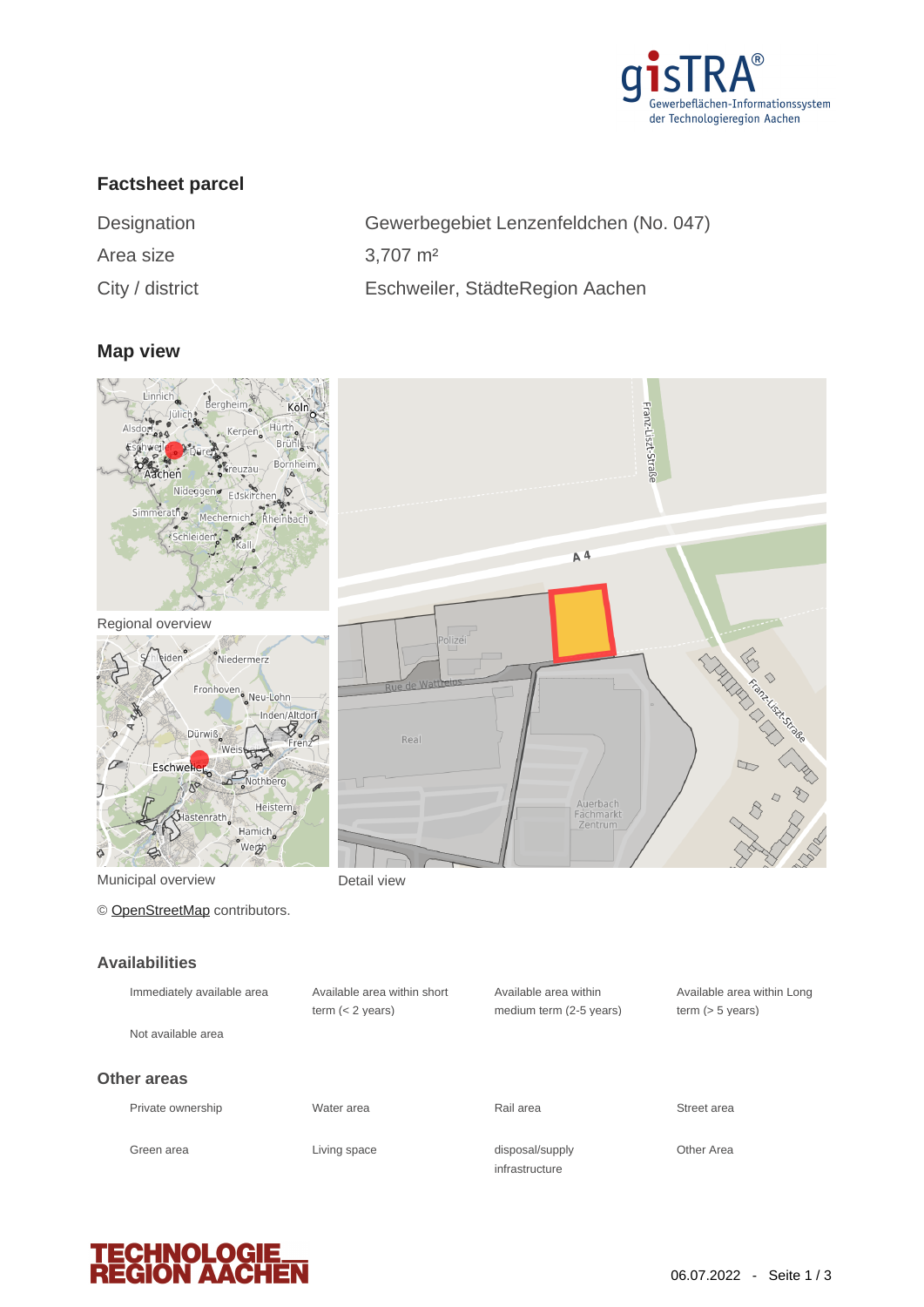

## **Parcel**

| Area size        | $3,707 \text{ m}^2$                           |
|------------------|-----------------------------------------------|
| Price            | On Demand                                     |
| Availability     | Available area within medium term (2-5 years) |
| Area designation | <b>Commercial zone</b>                        |
| <b>Divisible</b> | <b>No</b>                                     |
| 24h operation    | No                                            |

### **Commercial zone**

| Location                  | <b>Outskirts</b>                                      |
|---------------------------|-------------------------------------------------------|
| Main companies            | Real, Burger King, Autohaus Zittel, Autohaus Westphal |
| Industrial tax multiplier | 430.00 %                                              |
| Regional important?       | No.                                                   |

### **Transport connections**

|                             | <b>Distance</b> |       |
|-----------------------------|-----------------|-------|
|                             | [km]            | [min] |
| A4                          | 0.0             |       |
| A44                         | 7.0             |       |
| <b>B264</b>                 | 0.0             |       |
| 1240                        | 0.0             |       |
| Maastricht-Aachen           | 50.0            |       |
| Köln-Bonn                   | 70.0            |       |
| <b>Düsseldorf</b>           | 80.0            |       |
| Born (NL)                   | 50.0            |       |
| Köln                        | 60.0            |       |
| <b>Kraftwerk Weisweiler</b> | 7.0             |       |
| <b>Eschweiler</b>           | 3.0             |       |
| <b>Bushaltepunkt</b>        | 0.0             |       |
|                             |                 |       |

### **Information about Eschweiler**

Eschweiler lies to the north of the Eifel and is embedded in delightful and densely wooded surroundings.

This excellent location provides short distances to the economic areas the Netherlands and Belgium as well as closeness to first class research centres as the RWTH Aachen University, Aachen University of Applied Sciences and Jülich.

Establishing business premises in Eschweiler you will benefit from a peaceful industry